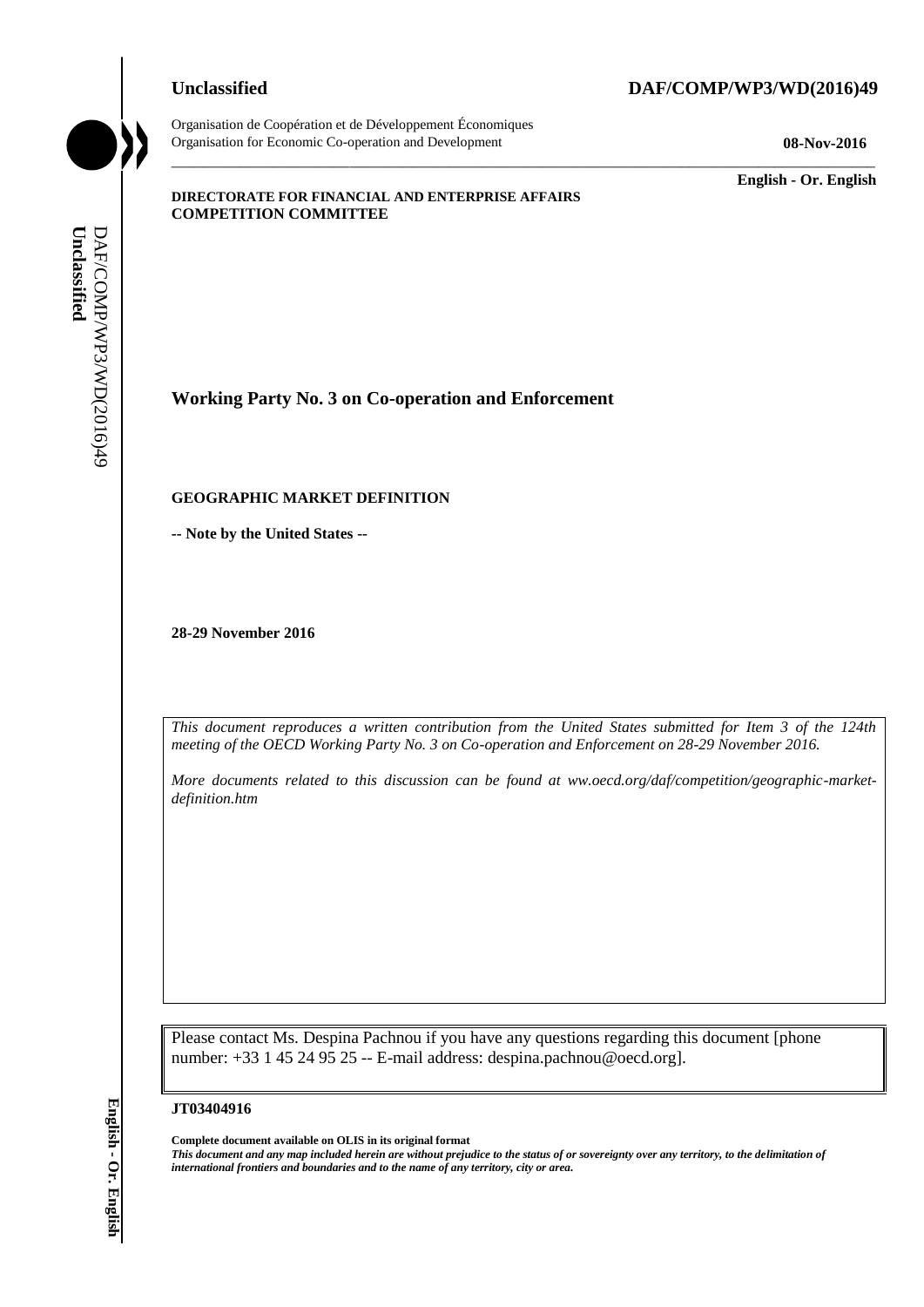# **-- UNITED STATES --**

## **1. Introduction**

1. This paper discusses techniques, and provides examples of cases, where either the U.S. Federal Trade Commission ("FTC") or the Antitrust Division of the Department of Justice ("DOJ") (together, "the Antitrust Agencies" or "Agencies") alleges a geographic market to inform its analysis. In assessing the competitive effects of particular conduct or of a transaction, the FTC and DOJ will investigate its context, which can include the relevant companies' shares of a defined relevant product and geographic market.

2. While market shares are important elements of an antitrust assessment in the United States, they are not dispositive. Many cases call for a detailed analysis of competitive harm, and in such cases the Agencies often employ a variety of economic methods to assess competitive effects. Some of the tools the Agencies use—including defining a relevant geographic market—are described in the Agencies' 2010 Horizontal Merger Guidelines.<sup>1</sup> The Agencies employ a flexible approach to the use of these tools that depends on the facts of each matter when assessing potential harm to competition and consumers.

# **2. Geographic Market Analysis in the U.S.**

3. The Agencies' approach to geographic market definition is consistent with and informed by that taken by U.S. courts. In *Brown Shoe, Inc. v. United States*, the U.S. Supreme Court instructed that the geographic market employed in a given case must "both correspond to the commercial realities of the industry and be economically significant," requiring a "pragmatic, factual approach" to market definition, rather than a formalistic one.<sup>2</sup> Thus, the Court recognized that determinations will vary from case to case and that "although the geographic market in some instances may encompass the entire nation, under other circumstances it may be as small as a single metropolitan area."<sup>3</sup>

4. Under Section 7 of the Clayton Act,<sup>4</sup> plaintiffs, including the Antitrust Agencies, typically allege both product and geographic markets in which a merger is likely to substantially lessen competition. That stems from the statute's reference to "any line of commerce" and "any section of the country" in framing a merger's potential impact on competition. In their merger analysis, however, the Agencies consider any reasonably available evidence that may bear on the question of whether a transaction could substantially lessen competition.

5. With this in mind, the Agencies' antitrust analysis of the scope of geographic markets in merger cases begins with the Merger Guidelines. The Guidelines note that the "arena of competition affected by the merger may be geographically bounded if geography limits some customers' willingness or ability to substitute to some products, or some suppliers' willingness or ability to serve some customers."<sup>5</sup>

<sup>|&</sup>lt;br>|<br>| *See* U.S. Dep't of Justice and the Federal Trade Comm'n, *Horizontal Merger Guidelines* (2010) ("Merger Guidelines"), *available at* [https://www.ftc.gov/sites/default/files/attachments/merger-review/100819hmg.pdf.](https://www.ftc.gov/sites/default/files/attachments/merger-review/100819hmg.pdf)

 $\overline{2}$ 370 U.S. 294, 336-37 (1962).

<sup>3</sup> *Id*.

<sup>4</sup> 15 U.S.C. § 18.

<sup>5</sup> Merger Guidelines § 4.2.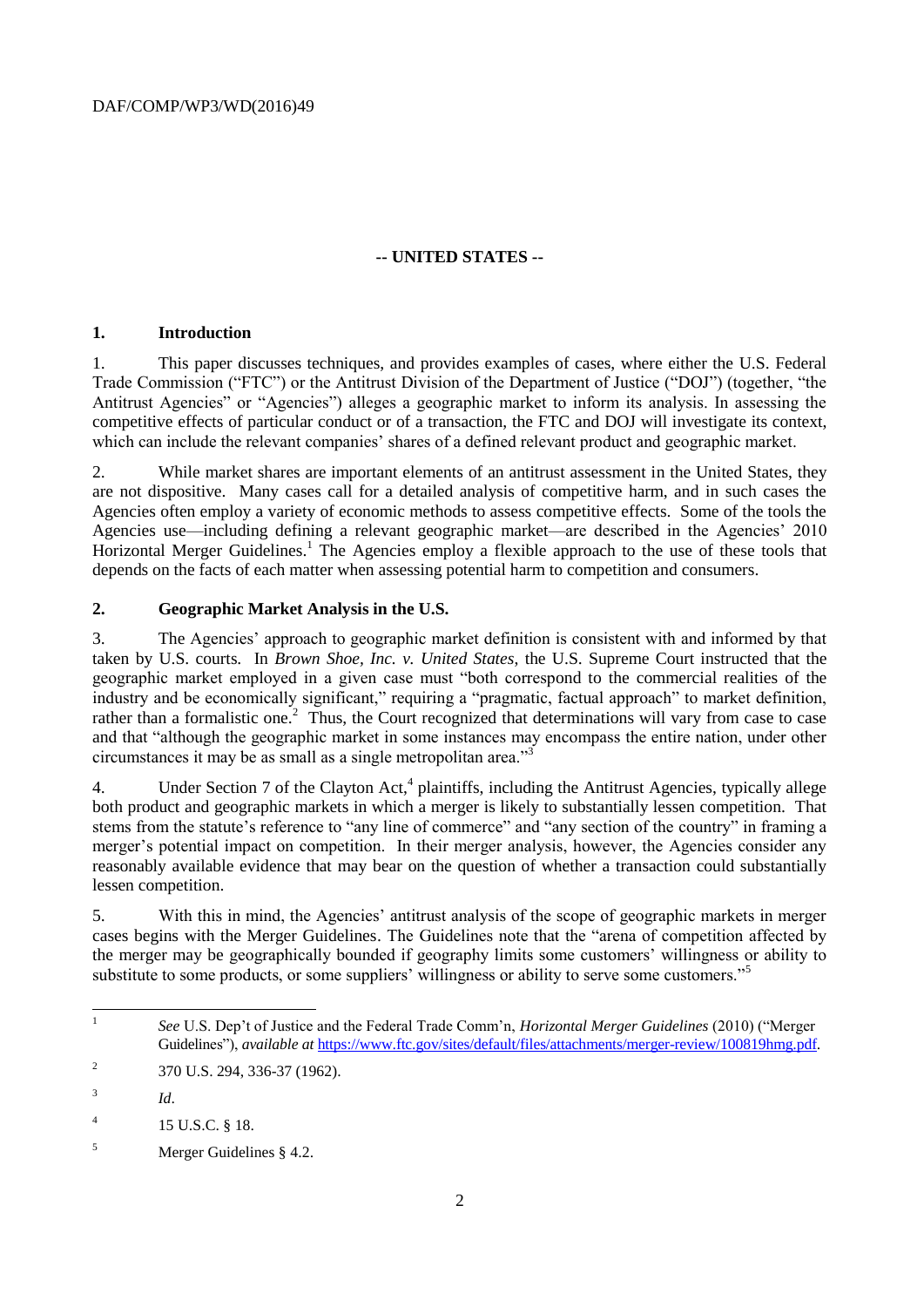6. Section 4.2 of the Guidelines cites a number of factors that may be relevant to the determination of the appropriate geographic market: transportation costs, language, regulation, tariff and non-tariff trade barriers, custom and familiarity, reputation, and service availability.<sup>6</sup> For firms outside the United States, these and other factors, such as exchange rates, may also affect their ability to compete, and the Agencies will consider such factors where they are relevant.<sup>7</sup> All of these factors are evaluated by applying the hypothetical monopolist test, which asks whether a monopolist over a candidate market would elect to raise price significantly.

7. Should the Agencies determine that a defined geographic market provides a useful context for gauging a merger's competitive impact, they may use econometric tools to help reveal the scope of such a market. For example, parties sometimes produce loyalty card data in mergers taking place in a variety of industries, including casinos, supermarkets, and movie theatres.<sup>8</sup> These data can be a valuable input into models of consumer choice, including purchase location, which then can be used to analyze geographic markets. The FTC also has used a similar method in its analysis of hospital mergers.<sup>9</sup>

8. Alternatively, in at least one industry, economists at the Agencies have conducted analysis of market data following entry and exit events to shed light on substitution patterns between geographically differentiated competitors. This information was used to assess the importance of companies' geographic proximity to customers in determining the appropriate scope of the relevant geographic market.<sup>10</sup>

### **3. Geographic Markets and Targeted Customers**

9. The Agencies define relevant geographic markets around the locations of producers unless it is possible to discriminate based on customer location, and then the Agencies define the relevant geographic markets as regions into which sales are made.

10. The FTC encountered this in its recent review of the *Sysco/US Foods* merger, where the Agency's analysis revealed that competition for national customers was different from competition for local customers. While it was clear that all customers received their product from a nearby distribution center, the Agency also determined that some customers, because of the size and location of their operations, required suppliers with a nationwide presence and the ability to offer other important services. As a result, the FTC alleged that national customers prefer to purchase from broadline distributors that can service all of their locations, offer centralized billing and ordering, and combine volume discounts for greater savings. $^{11}$ 

 6 *See id*.

<sup>7</sup> *See* U.S. Dep't of Justice and the Federal Trade Comm'n, *Antitrust Enforcement Guidelines for International Operations* (1995).

<sup>8</sup> *See, e.g.*, Seth Sacher, "Analyzing Mergers in the Casino Industry—No Need to Gamble on a New Paradigm," *The Threshold*, 12-20 (Spring 2005).

<sup>9</sup> *See* Joseph Farrell, et al., "Economics at the FTC: Hospital mergers, authorized generic drugs, and consumer credit markets," 39 *Review of Industrial Organization* 271-296 (2011).

<sup>10</sup> *See* Daniel Hosken and Steven Tenn, "Horizontal Merger Analysis in Retail Markets," in Emek Basker (ed), *Handbook on the Economics of Retailing and Distribution* (2016).

<sup>11</sup> *See* Complaint*, In re Sysco Corp*., Dkt. No. 9364 (F.T.C. Feb. 19, 2015), *available at* <https://www.ftc.gov/system/files/documents/cases/150219syscopt3cmpt.pdf> [hereinafter Sysco Complaint]; *see also FTC v. Sysco Corp*., 113 F. Supp. 3d 1 (D.D.C. 2015).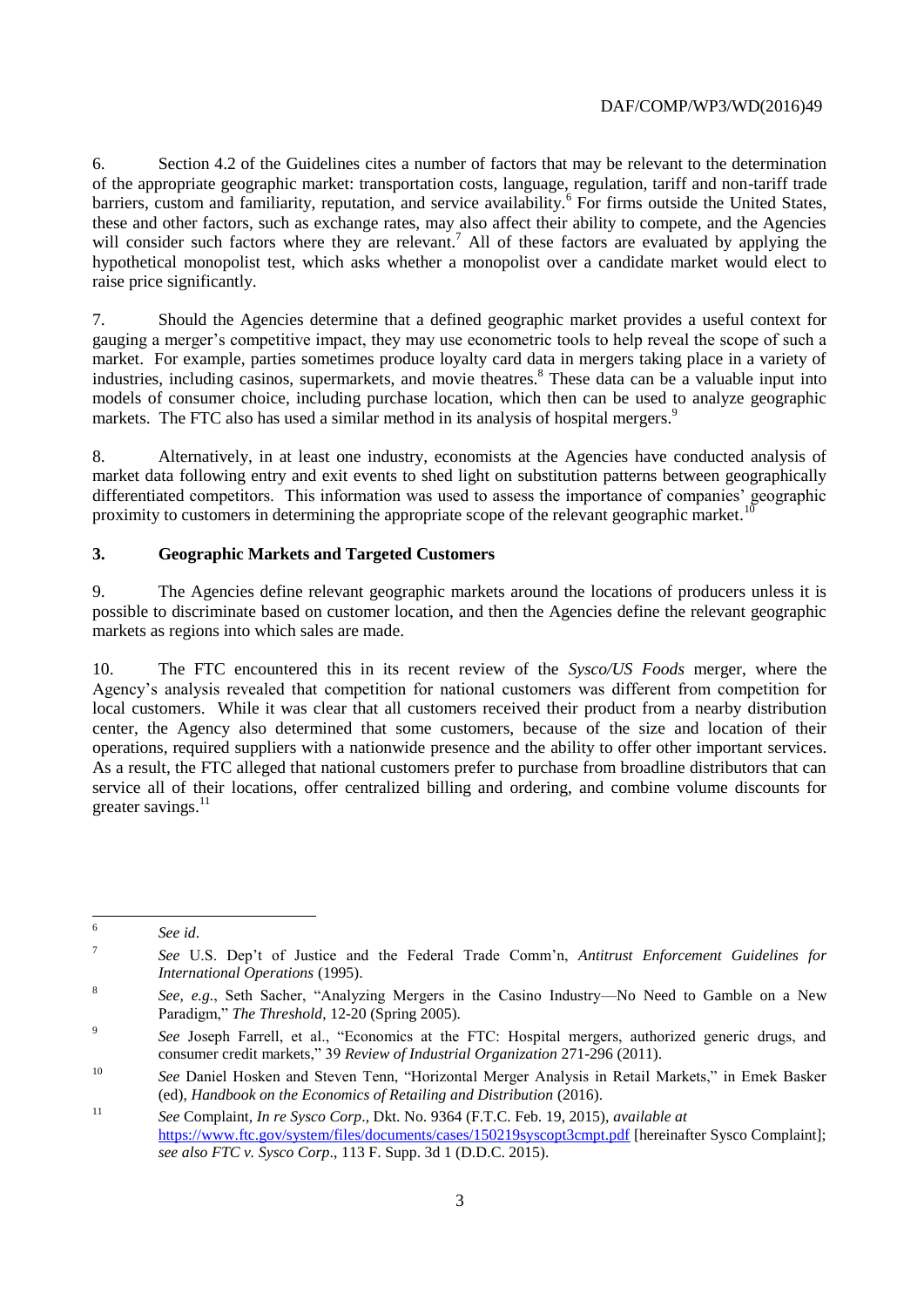11. The existence of some customers whose supply options were more limited than others was also a factor in the FTC's recent challenge to Staples' proposed acquisition of Office Depot.<sup>12</sup> The FTC alleged, and the court agreed, that the acquisition would significantly reduce competition nationwide in the market for consumable office supplies sold to large businesses. The evidence showed that large business customers with locations throughout the U.S. or in multiple U.S. regions require an office supplies vendor with national or multi-regional distribution capabilities. Staples and Office Depot were the only two office supplies vendors able to provide a combination of products and services on this basis.

# **4. Multiple Geographic Markets Affected by a Particular Transaction or Conduct**

12. Occasionally, a transaction or conduct may harm consumers in multiple geographic markets. Both Antitrust Agencies have encountered matters in which they have concluded that it is appropriate to analyze geographic markets both from a national and from a local perspective, determining that national markets and local markets may exist in tandem.<sup>13</sup>

13. In the FTC's action to block the merger of Sysco and US Foods, the FTC alleged that the merger would eliminate competition between the parties in both the national market and in numerous local areas for broadline foodservice distribution.<sup>14</sup> Viewing the parties as "compete  $\pi$  to provide broadline foodservice distribution to National Customers through a network of distribution centers" and some customers with a "single location or a few locations" as requiring "proximity to distribution centers because they often need frequent or next-day deliveries," the FTC concluded that it was appropriate to analyze the effects of the transaction both from the perspective of national customers and from the perspective of local customers in areas where the companies competed.<sup>15</sup>

14. Another industry where national and local markets may exist in tandem is wireless telecommunications. Traditionally, DOJ examined the competitive impact of wireless mergers by looking at a series of local markets. Many of these mergers involved one of the big national providers acquiring a regional provider. When AT&T attempted to acquire T-Mobile in 2012, however, the transaction involved two of the four nationwide wireless providers. DOJ filed suit to block the merger, alleging anticompetitive effects in both local and national markets, and the parties abandoned the transaction shortly thereafter.<sup>16</sup>

15. Local cellular marketing areas ("CMAs") were the geographic markets, although the largest four carriers competed nationwide, and the acquisition would have had nationwide competitive effects affecting all local markets. Local CMAs were still important, however, because most customers use mobile wireless telecommunications services at and near their workplaces and homes; they purchase services from providers that offer and market services where they live, work, and travel on a regular basis.

 $12$ <sup>12</sup> *See* Complaint, *In re Staples, Inc. and Office Depot, Inc.*, Dkt. No. 93678 (F.T.C. Dec. 7, 2015), *available at* [https://www.ftc.gov/system/files/documents/cases/151207staplesoffdepot\\_pt3cmpt.pdf;](https://www.ftc.gov/system/files/documents/cases/151207staplesoffdepot_pt3cmpt.pdf) *see also FTC v. Staples, Inc.*, 2016 U.S. Dist. LEXIS 64909 (D.D.C. 2016).

<sup>13</sup> *See, e.g., FTC v. Sysco Corp*., 113 F. Supp. 3d 1 (D.D.C. 2015); *see also* DOJ cases *U.S. v. Anheuser-Busch InBev SA/NV and Grupo Modelo S.A.B. de C.V.,* case filings *available at*  [https://www.justice.gov/atr/case/us-v-anheuser-busch-inbev-sanv-and-grupo-modelo-sab-de-cv,](https://www.justice.gov/atr/case/us-v-anheuser-busch-inbev-sanv-and-grupo-modelo-sab-de-cv) and *U.S. v. AT&T Inc., T-Mobile USA, Inc. and Deutsche Telekom AG*, case filings *available at* [https://www.justice.gov/atr/case/us-and-plaintiff-states-v-att-inc-et-al.](https://www.justice.gov/atr/case/us-and-plaintiff-states-v-att-inc-et-al)

<sup>14</sup> *See* Sysco Complaint; *FTC v. Sysco Corp*., 113 F. Supp. 3d 1 (D.D.C. 2015).

<sup>15</sup> Sysco Complaint ¶¶ 36, 40. Notably, the FTC alleged in its complaint that firms selling products into a given local market, even if they were located outside the boundaries of the geographic market, could competitively constrain the parties. As long as a company was "currently selling broadline distribution services into the relevant geographic market or [was a firm] to which customers could practicably turn for broadline foodservice distribution," it would competitively constrain the parties. *Id*. ¶ 49.

<sup>16</sup> Case filings *available at* [https://www.justice.gov/atr/case/us-and-plaintiff-states-v-att-inc-et-al.](https://www.justice.gov/atr/case/us-and-plaintiff-states-v-att-inc-et-al)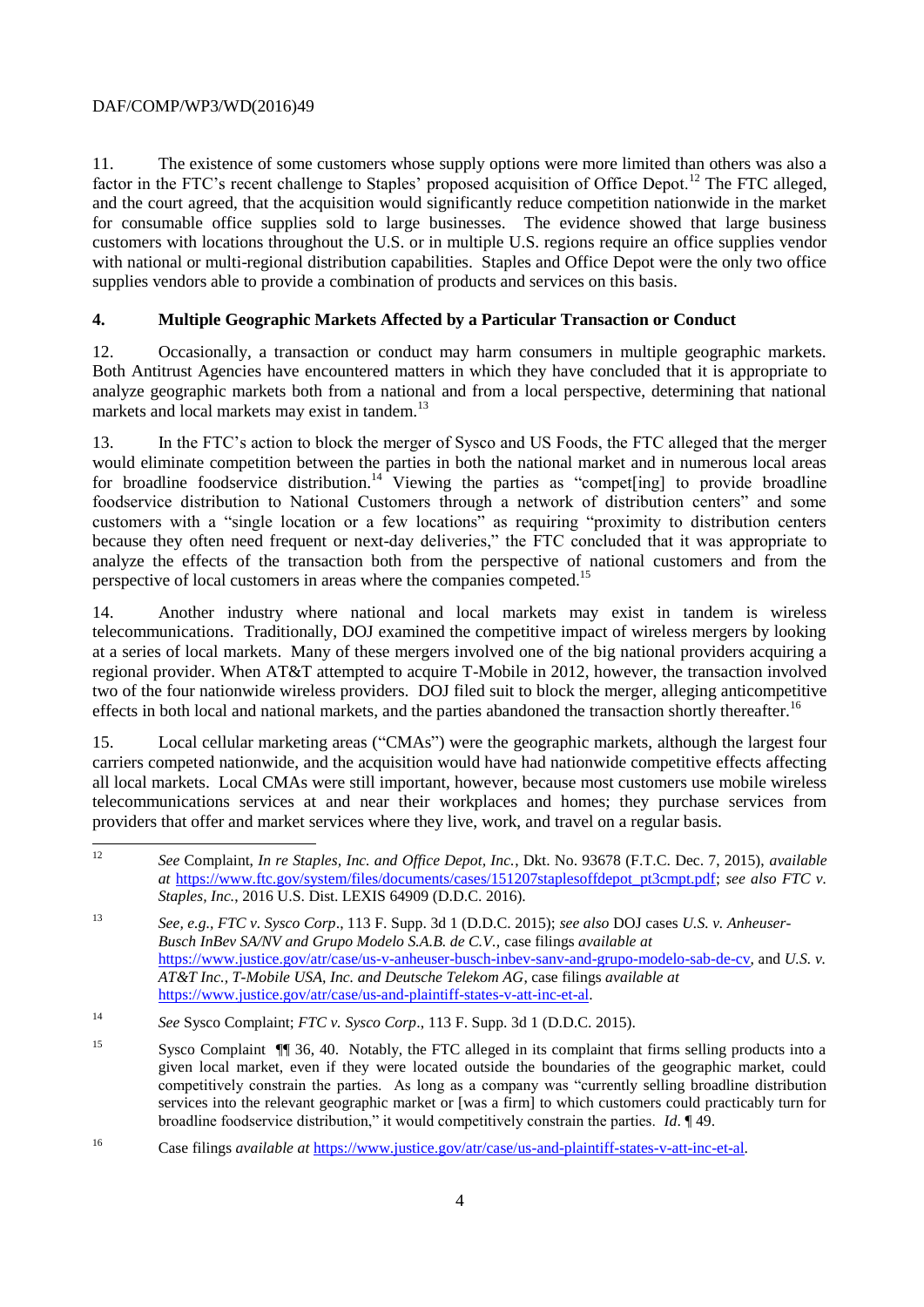16. DOJ's complaint alleged local geographic markets for mobile wireless telecommunications services defined by CMAs. AT&T and T-Mobile competed against one another in CMAs that collectively encompassed a large majority of U.S. mobile wireless telecommunications customers, and competed headto-head in at least 97 of the top 100 CMAs in the U.S. An appendix to the complaint identified those 97 CMAs as a relevant geographic area in which the transaction likely would substantially lessen competition for mobile wireless telecommunications services.

17. On the other hand, AT&T and T-Mobile (and the other two largest carriers) competed on a national level by advertising nationally, having nationally recognized brands, and offering pricing, plans, and devices available nationwide. They released their new devices and system technology to the public simultaneously nationwide. Because of the national decision-making of the largest carriers, DOJ concluded that there was nationwide competition across local markets, and therefore also considered the competitive effects of the transaction at a national level.

18. Another case for which DOJ defined both local and national markets was *ABI/Grupo Modelo*, 17 where DOJ alleged that the acquisition would substantially lessen competition in the market for beer in the United States as a whole and in at least 26 metro areas across the U.S. The U.S. beer industry is highly concentrated. At the time of DOJ's complaint in 2013, two firms accounted for approximately 65% of all sales nationwide. ABI accounted for 39%, while MillerCoors accounted for 26%. Modelo, the third largest seller, had only a 7% share, but DOJ alleged that ABI and Modelo's combined national share understated the effect of eliminating Modelo as a competitor both because Modelo's share was substantially higher in many local areas than its national share, and because of the interdependent pricing dynamic between the largest U.S. brewers.

19. In the complaint, DOJ identified 26 local geographic markets. Consumers in each of them benefitted from head-to-head competition between ABI and Modelo, and in each the acquisition would have substantially lessened competition. DOJ determined that the relevant geographic markets were best defined by the locations of customers who purchase beer rather than by the locations of breweries. Brewers develop pricing and promotional strategies based on assessment of local demand for their beer, local competitive conditions, and local brand strength. Thus, the price for a brand of beer can vary by local market.

20. Brewers can price differently in different locations because arbitrage across local markets is exceptionally difficult. Consumers buy beer near their homes and typically do not travel to buy beer in other areas when prices rise. Distributors' contracts with brewers and importers also contain territorial limits and prohibit distributors from reselling beer outside their territories, and state laws and regulations make arbitrage difficult. For these reasons, DOJ found that the 26 local markets were relevant geographic markets.

21. In addition, brewers compete on a national level. Decisions about beer brewing, marketing, and brand building typically take place on a national level. Most beer advertising is on national television, and brewers compete for national retail accounts. Pricing strategy also originates at a national level. For this reason, DOJ found that the United States was also a relevant geographic market.

# **5. Supranational and Local Markets**

22. The Agencies do not restrict their analysis to national borders when the competitive realities of a case lead to a conclusion that the appropriate geographic market is delineated by something other than state or national boundaries.

 $17$ <sup>17</sup> *See supra* note 13.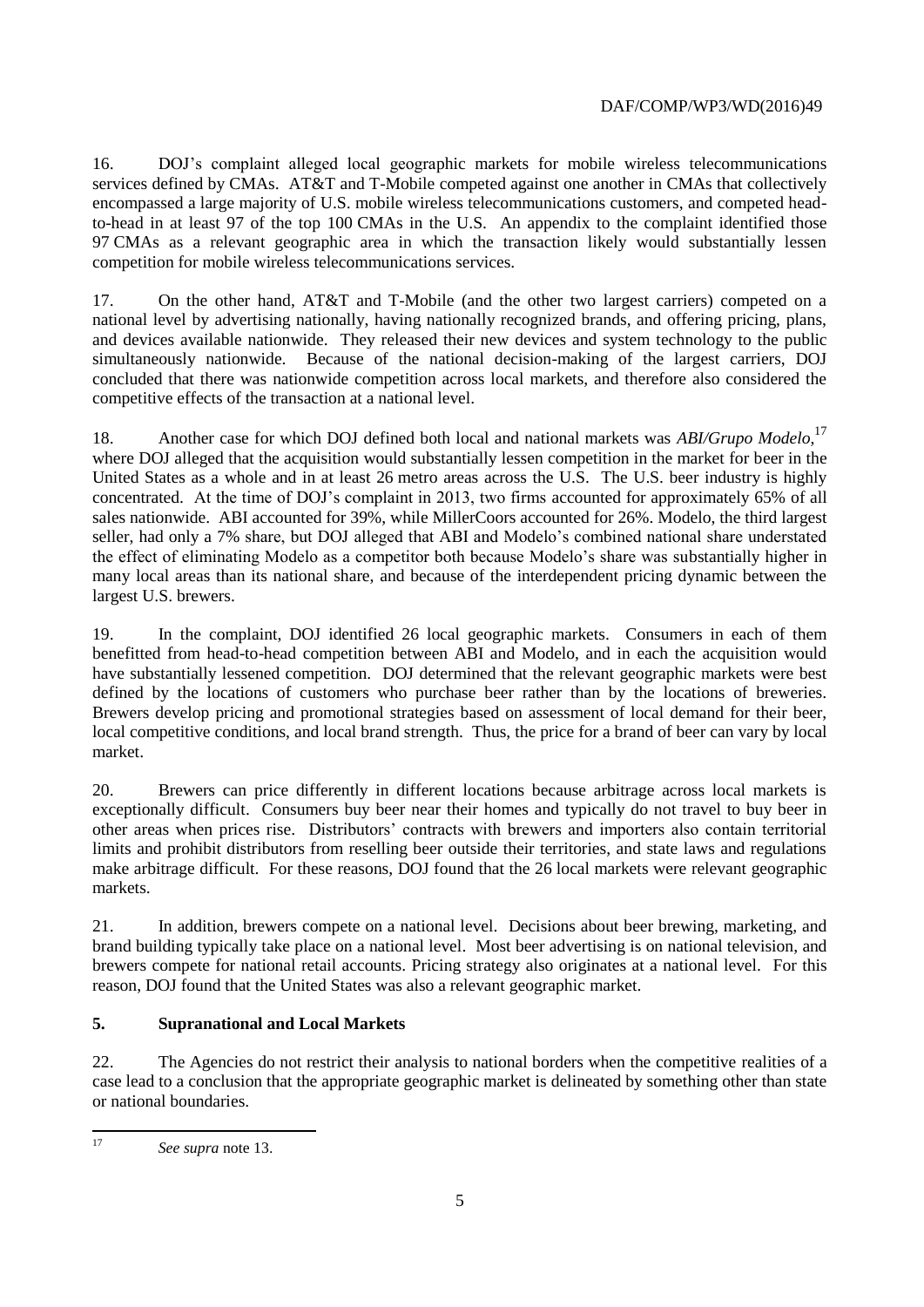23. For example, in its recent challenge to Superior Plus Corp.'s proposed acquisition of Canexus Corp., the FTC alleged that North America was the relevant geographic market.<sup>18</sup> In that matter, U.S. customers accounted for about 75% of all North American sales of sodium chlorate, the relevant product, and received product from plants throughout the U.S. and Canada. Freight costs were low, allowing for shipment to customers throughout the continent, but almost no sodium chlorate was imported to North America because imports were "prohibitively expensive and complicated by special handling requirements."<sup>19</sup> Based on the facts of this case, the FTC determined that the relevant geographic market was not bounded by national borders and that the practicalities of the businesses involved supported a broader geographic market.

24. Another case involving a North American market was *Continental/Veyance*, in which DOJ alleged that the relevant geographic market for commercial air springs used in vehicles was North America, after reviewing transportation costs, import taxes, required inspections and qualifications by USbased customers, and issues related to lead time for delivery, shipment delays, and the difficulty of correcting orders from outside North America.<sup>20</sup>

25. Some geographic markets are global, *e.g*., aircraft engines. Other markets, where the geographic scope for competition is unlikely to change with technological evolution or regulatory changes, may by their nature be regional or even local. Examples include broadcast television spot advertising, radio advertising, waste collection and disposal, aggregates (the material used to build roads), movie theatres, food and agricultural products (including bread, milk, flour, and chickens), health insurance, and off-street parking services.<sup>21</sup>

26. In markets with regulatory barriers, the scope of the geographic market may be coterminous with the scope of regulatory authority.

27. For example, in the FTC's case against the North Carolina State Board of Dental Examiners, the defendant dental board was charged with interpreting the state statute governing the practice of dentistry and had licensing authority over all dental practices in the state of North Carolina. Therefore, the FTC determined that the appropriate geographic market was limited to the state of North Carolina.<sup>22</sup>

<sup>18</sup> <sup>18</sup> *See* Complaint, *In re Superior Plus Corp. and Canexus Corp.*, Dkt. No. 9371 (June 27, 2016), *available at* [https://www.ftc.gov/system/files/documents/cases/160627superiorcanexuscmpt.pdf.](https://www.ftc.gov/system/files/documents/cases/160627superiorcanexuscmpt.pdf)

<sup>19</sup> *Id*. ¶ 28.

<sup>20</sup> Case filings *available at* [https://www.justice.gov/atr/case/us-v-continental-ag-and-veyance-technologies](https://www.justice.gov/atr/case/us-v-continental-ag-and-veyance-technologies-inc)[inc.](https://www.justice.gov/atr/case/us-v-continental-ag-and-veyance-technologies-inc) 

<sup>21</sup> *See*, *e.g*., *U.S. v. CBS Corp. and American Radio Systems Corp*., case filings *available at* [https://www.justice.gov/atr/case-document/competitive-impact-statement-58;](https://www.justice.gov/atr/case-document/competitive-impact-statement-58) *U.S. v. Standard Parking Corporation, et al*., case filings *available at* [https://www.justice.gov/atr/case/us-v-standard-parking](https://www.justice.gov/atr/case/us-v-standard-parking-corporation-et-al)[corporation-et-al;](https://www.justice.gov/atr/case/us-v-standard-parking-corporation-et-al) *U.S. v. Allied Waste Industries, Inc. and Browning-Ferris Industries, Inc*., case filings *available at* [https://www.justice.gov/atr/case/us-v-allied-waste-industries-inc-and-browning-ferris](https://www.justice.gov/atr/case/us-v-allied-waste-industries-inc-and-browning-ferris-industries-inc)[industries-inc;](https://www.justice.gov/atr/case/us-v-allied-waste-industries-inc-and-browning-ferris-industries-inc) *U.S. and Plaintiff States v. AMC Entertainment Holdings, LLC and Kerasotes Showplace Theatres, LLC*, case filings *available at* [https://www.justice.gov/atr/case/us-and-plaintiff-states-v-amc](https://www.justice.gov/atr/case/us-and-plaintiff-states-v-amc-entertainment-holdings-llc-and-kerasotes-showplace-theatres)[entertainment-holdings-llc-and-kerasotes-showplace-theatres.](https://www.justice.gov/atr/case/us-and-plaintiff-states-v-amc-entertainment-holdings-llc-and-kerasotes-showplace-theatres)

<sup>22</sup> *See In re The North Carolina Board of Dental Examiners*, Docket No. 9343 ¶ 7 (June 17, 2010), *available at* [https://www.ftc.gov/enforcement/cases-proceedings/081-0137/north-carolina-board-dental-examiners](https://www.ftc.gov/enforcement/cases-proceedings/081-0137/north-carolina-board-dental-examiners-matter)[matter;](https://www.ftc.gov/enforcement/cases-proceedings/081-0137/north-carolina-board-dental-examiners-matter) *aff'd*, 717 F.3d 359 (4th Cir. 2013), *aff'd,* 135 S. Ct. 1101 (2015).